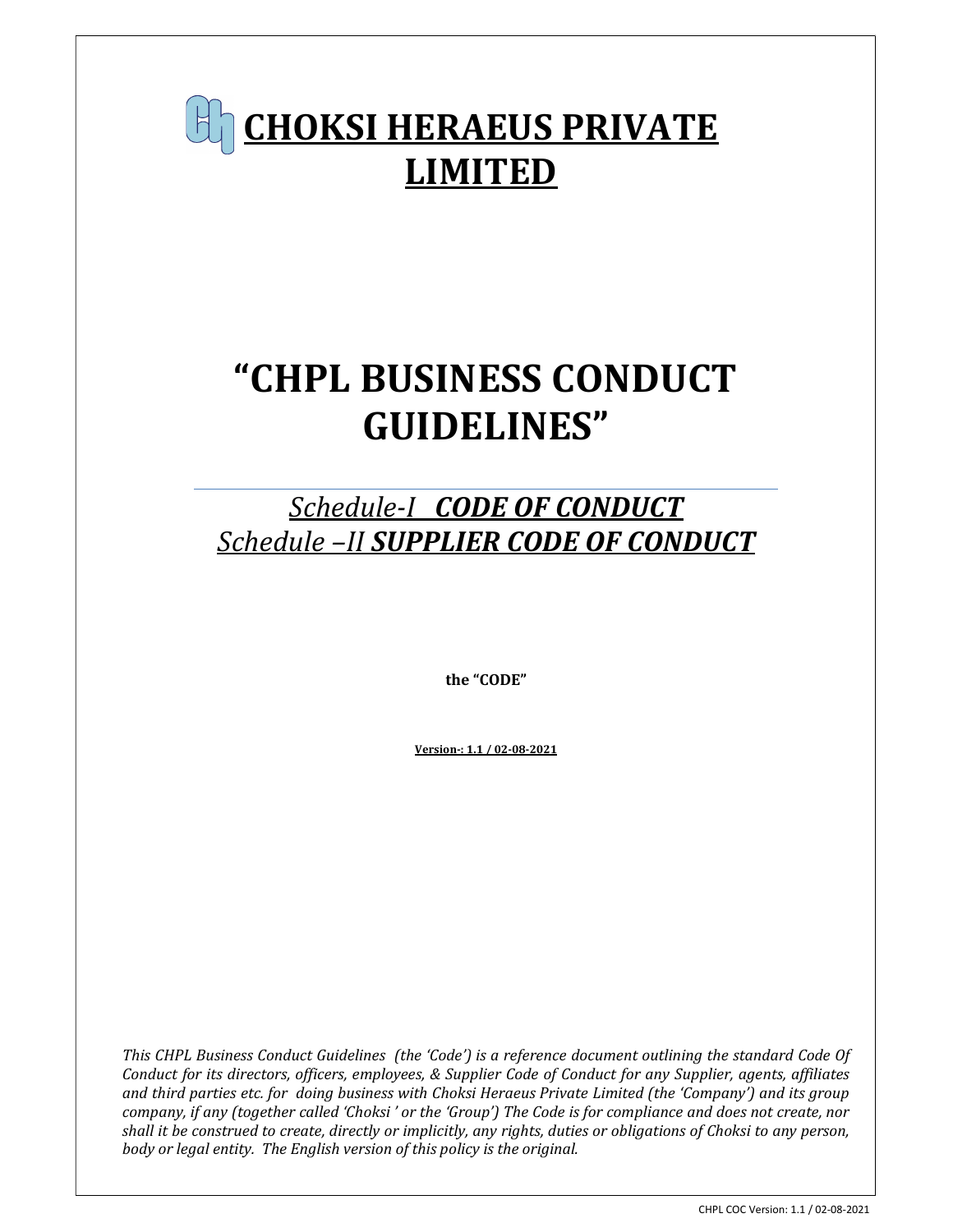# SCHEDULE-I



#### CODE OF CONDUCT

#### 01. Preamble: Purpose and Scope.

The Choksi Heraeus Private Limited ("Choksi" or "CHPL") associated & having a Joint Venture with the Heraeus Group ("Heraeus") Germany, is a highly-respected, family owned company that enjoys an excellent reputation throughout the country & world. Its operations are governed by this Code of Conduct ("Code"), which is an integral part of our responsibility- conscious management structure. This Code applies throughout the world to all employees, officers, directors and organizations ("Employees"). By complying with the procedures described in this Code, we contribute to the security of our long-term business success.

The foundation of all transactions at CHPL is compliance with all binding statutory requirements at the national and international level, as well as compliance with voluntarily accepted obligations. It is the Employees' responsibility to know and understand the laws applicable to their job responsibilities and to comply with both the letter and the spirit of these laws. Failure to comply with this Code will not be tolerated and may result in appropriate disciplinary action by the employer.

CHPL employees uphold the highest standards of ethical behaviour and integrity. Ethical and economic values are interdependent and business community must always strive to operate within the accepted norms established by various authorities. The Code guides our behaviour and promotes:

- Honest and ethical conduct:
- ethical handling of conflicts of interest between
- personal and professional relationships;

 full, fair, accurate, timely and understandable disclosure in reports and documents

 compliance with applicable laws, rules and regulations in the jurisdictions in which the company operates;

 prompt internal reporting of all and accountability for adherence to this Code.

#### 02. Ensuring Fair Competition

CHPL expects its Employees to comply with the applicable laws for the protection of fair and open competition. The applicable statutory provisions generally prohibit price or term agreements with competitors, agreements with competitors for the purpose of market or customer allocation, concerted actions with competitors with respect to prices, terms, market or customers, as well as unfair practices.

#### 03. The Fight against Corruption

CHPL is convinced of the quality of its products and the capabilities of its Employees. The company absolutely prohibits direct or indirect bribery of business partners, public officers included. The Guideline for the Prevention of Bribery in Commercial Transactions and the Guideline for the Conclusion of Consultancy Agreements contain principles for the granting of business courtesies and the conclusion of consultancy and agency agreements which all Employees must observe. Employees of CHPL are prohibited from demanding or receiving business courtesies or accepting a promise of such business courtesies as consideration for the purchase of products or other services. The Guideline for the Procurement of Products and Services contains rules of conduct for the acceptance of business courtesies from business partners.

The Company prohibits all its employees and associates to use their employment / position with it to solicit, demand, accept, obtain or be promised advantages either to the employees or any of their family members or offer or provide any undue monetary or other benefit/s or advantage to any person or persons, including public officials, customers or employees, associated persons, in violation of laws in order to obtain or retain business.

#### 04. Avoidance of Conflicts of Interest

All Employees have an obligation to act in the best interests of CHPL. Employees should avoid any activity, interest, or association outside of company that could impair their ability to perform work objectively and effectively or that could give the appearance of interfering with their responsibilities on behalf of CHPL or its clients. Secondary employment at a company of a competitor, a customer or a supplier, as well as financial investments in such companies, which exceed a limit of one percent (1 %), are allowed only after explicit approval in writing by the board of management. Notice of financial investments (greater than 1 %) by close family members is to be provided to the management of CHPL. Favouritism for specific business partners due to private interests, in particular favouritism for family members is prohibited. Even the appearance of favouritism due to private interests is to be avoided.

Every employee is advised to update the HR Department the interest, if any, he/ she may have in activities which may be clashing with the interests of the Company.

# 05. Compliance with the Basic Principles of National and International Trade

CHPL adheres to all national, multinational and supranational foreign trade regulations. All Employees are obligated to adhere in particular to the applicable export and import prohibitions, official authorization provisions as well as the applicable duty and tax requirements. Compliance with the national and international provisions for the prevention of money laundering and the responsible handling of precious metals are of particular importance to CHPL. The company actively participates in the development of industry specific basic policies for the prevention of money laundering and for the responsible handling of precious metals.

 $\overline{a}$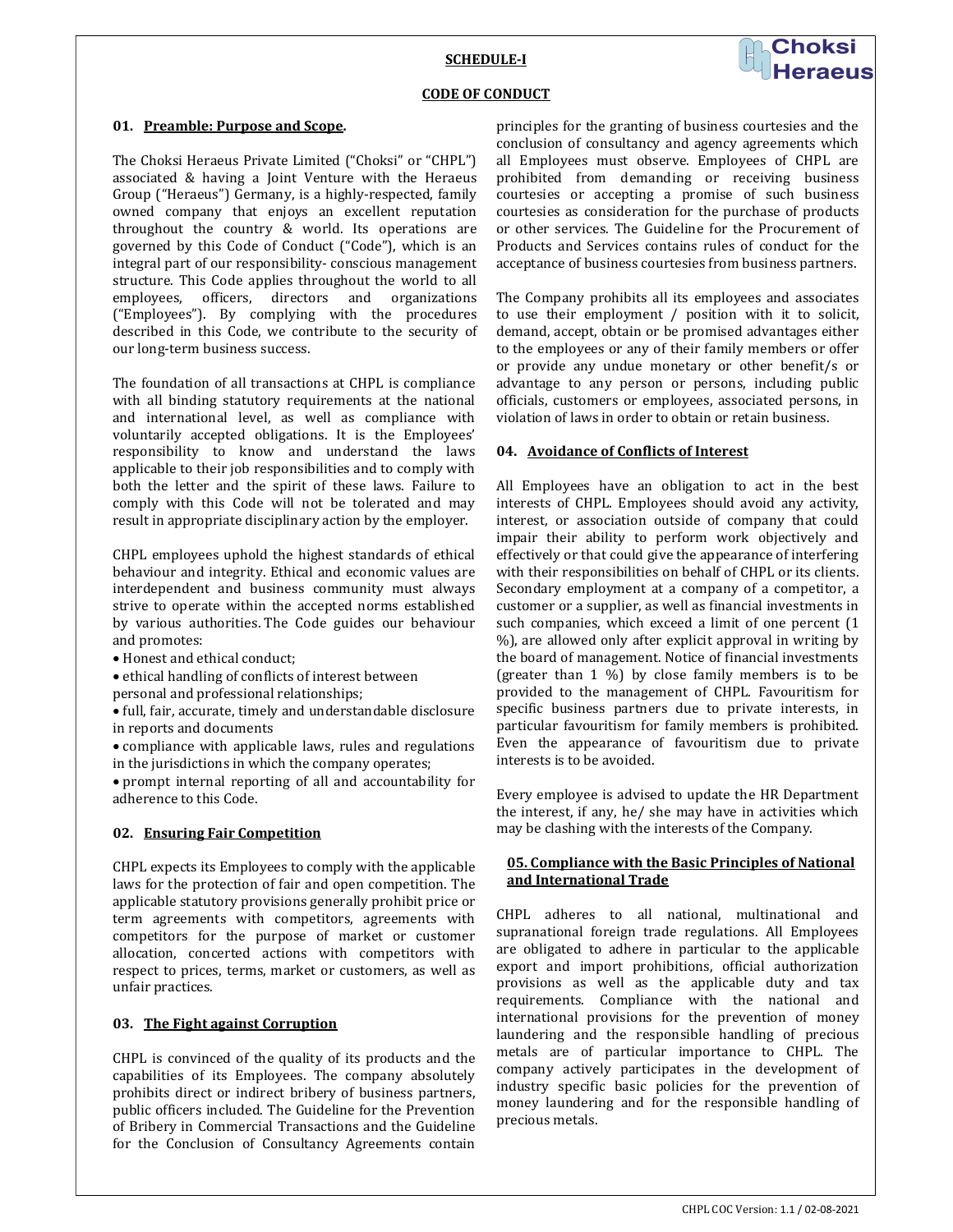### 06. Sources of Supply

CHPL wishes to ensure that no precious metals from questionable sources are offered to CHPL. Therefore, CHPL take appropriate measures for the monitoring of the supply chain and to act in compliance with the applicable legal provisions. CHPL ensure:

- not purchase any precious metals that were mined using child or forced labor, or precious metals that were mined in violation of the environmental law regulations applicable in the country where the mining takes place;
- apply appropriate methods and procedures for the monitoring of suppliers to ensure that the precious metals offered to CHPL do not stem from countries of conflict and that the precious metals were not mined using child or forced labor or in violation of environmental law regulations;
- in cases of doubt, not purchase any precious metals from questionable sources or offer such precious metals to CHPL for resale;
- make available to CHPL, upon request, the relevant certificates of origin;
- inform CHPL without request if precious metals from questionable sources were offered.

# 07. Creating and Maintaining Safe and Fair Working Conditions.

CHPL is committed to protecting its Employees and creating and maintaining a safe and attractive work environment for its Employees. It also seeks to provide fairwages and reasonable hours of work to its Employees and rejects the below forms of employees/labour:

- a. Forced Labour: CHPL does not allow any form of forced or bonded labour in any of its establishments. The Company does not retain employees' identity documents or certificates at any stage to hamper their movements. Right of its employees to leave their employer after reasonable notice as per the terms of the employee agreed, is fully respected and acknowledged. Every employee shall works on a voluntary basis and is not subject to any exploitation, force or bond, unless explicitly defined and required in the letter of appointment considering the nature of responsibility handled by the employee.
- b. Child Labour: CHPL does not employ any individual who is below the age of eighteen (18) years as permanent labour. Child labour, whether directly or indirectly, stands completely prohibited at the Company. Each employment is given after verification of all documents in context to the date of birth of the applicant.
- c. Freedom to Join Association: CHPL recognizes & upholds as far as legally possible, the rights of employees to form associations & join any formal or

informal groups of their choice without interference or discrimination. This approach helps in building, strengthening & sustaining harmonious employee relations across the organisation.

d. Foreign or Migrant Employees: Foreign or migrant Employees are taken on the Company's employment only after all compliances are made in relation to expatriates as per prevailing laws of India.

CHPL seeks to preserve and promote the health of its employees. As one of its top priorities, the Company at all times encourages that all the Company s' production locations meet the highest level of occupational safety. At CHPL, health and safety of each employee and every associate is of paramount importance. The Company is committed to using international standards on health and safety and to ensuring a 'zero harm' environment for its employees, associates and public at large.

Protecting the health and safety of employees in the workplace is high priority for CHPL. It is the responsibility of everyone to foster company' efforts to conduct its operations in a safe manner.

The responsibility vis-à-vis employee requires the best possible accident prevention measures, and applies to:

 • The technical planning of workplaces, equipment and processes,

- Safety management, and
- Personal behaviour in the everyday workplace.

The work environment must conform to the requirements of health-oriented design. All employees must constantly be attentive to work safely.

#### 08. Protection of Company Assets

ł

The commercial success of CHPL is based on the innovative ability of its Employees and the knowledge acquired over many decades. Proprietary and confidential information generated and gathered in our business is a valuable asset.

All Employees are required to ensure that business or trade secrets of CHPL, as well as those of its business partners, do not become known outside of the company. It is not permissibleto disclose business or trade secrets without permission, or touse them for one's own purposes without permission.

CHPL expects its Employees to treat the assets responsibly, and to make business decisions on the basis of commercially comprehensible risk-benefit analyses. CHPL places great value on the integrity of its Employees. Depending on the type of business and the location of the staff member's employment, it may be necessary to review the financial status and personal integrity of the Employees. All documents of CHPL, including in particular financial reports, research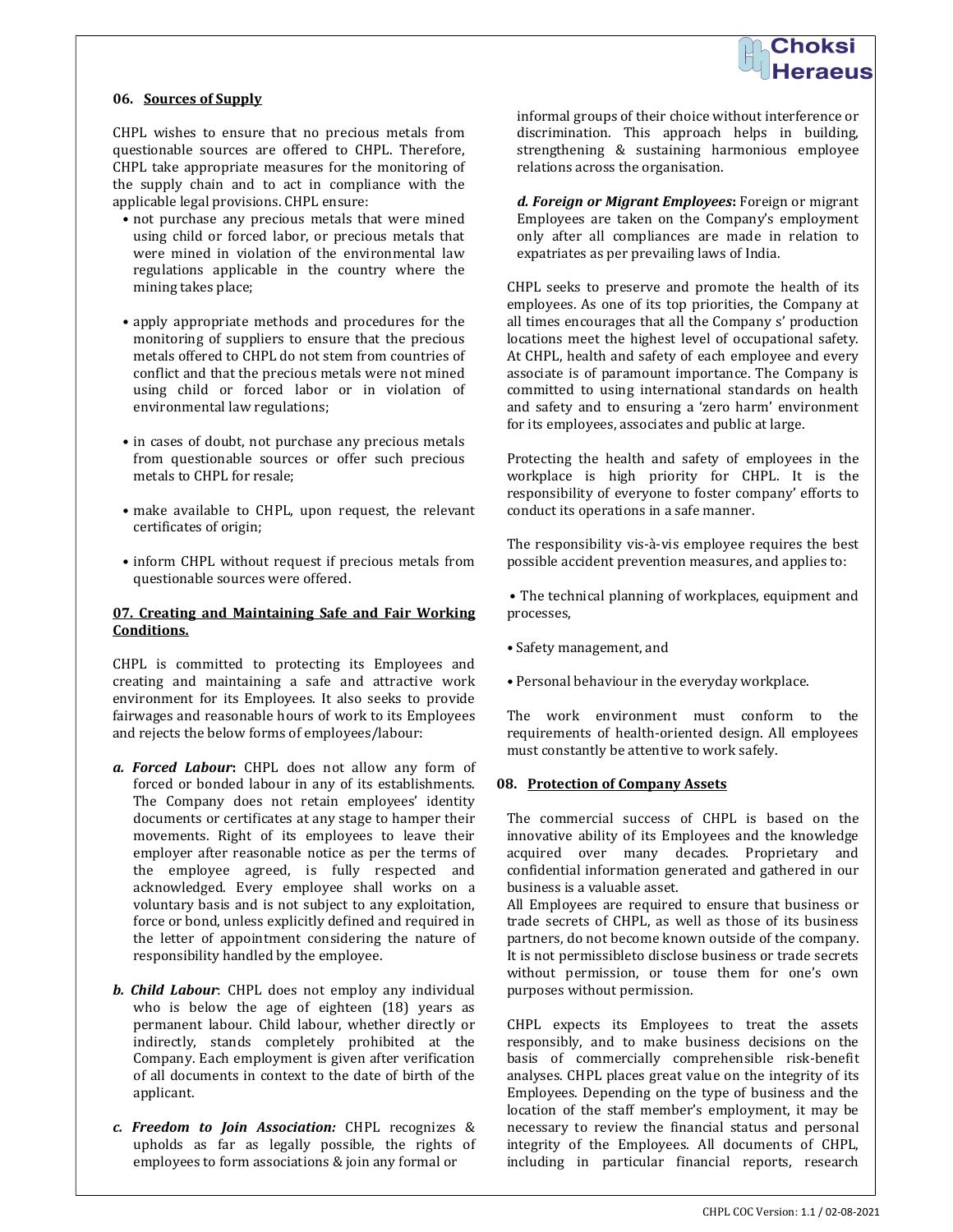

reports (external use) and accounting documents and invoices (internal use), must reflect the relevant facts correctly and transparently.

Employees are not permitted to use business resources for personal purposes, unless the use of business resources for personal purposes is expressly granted to the Employees through their employment agreement or their superior allowssuch use.

Under no conditions may the Employees use CHPL IT systems to view, store, or send unlawful, offensive or other inappropriate pages or messages.

# 09. Environmental Safety and Product Safety

CHPL considers itself obligated to deal respectfully with the resources of nature. Compliance with applicable statutory provisions for the protection of the environment is therefore self-evident. With its innovative products for environmental protection, CHPL makes an important contribution to the Long-term protection of the foundation of human life. CHPL places the highest requirements on the quality and safety of its products over the entire product life cycle.

#### 10. Prevention of Discrimination

CHPL expects its Employees to respect different life outlooks and cultural or country-specific characteristics when dealing with other Employees, including former employees of the company, with applicants and with business partners. CHPL strives to provide a workplace and a working environment in which discrimination and sexual harassment are not tolerated, and where everyone has an equal opportunity to work, advance, and contribute to our success. CHPL selects, develops, & promotes, including former Employees, applicants and business partners based on objective and comprehensible criteria, without distinction or discrimination because of age, colour, national origin, race, religion, gender, physical or mental disability, or any other legally protected personal characteristic.

# 11.Data Protection

CHPL respects the personal rights of its Employees and business partners. CHPL collects processes and uses personal data of its Employees and business partners only in accordance with the applicable provisions of the law on data protection and only to the extent to which it is necessary for the execution of operational procedures. The personal data are kept safe and appropriately protected against unauthorized access.

CHPL expects its Employees to observe the applicable rules on data protection.

### 12.Dealings with Media

Transparent, dialog-oriented and consistent information for the public – including the media – strengthens the worldwide image of CHPL. Official statements, in particular with respect to the media, may be made for CHPL only by the members of the Board of

Directors or by any such person who may be authorized by the Board to do so.

# 13. Handling and Disposal of Hazardous Waste & Recycling

All chemicals and hazardous materials, including waste water and solid waste generated from operations, shall be handled and disposed of using environmental friendly practices, and in lines and manner as may be directed by the Government from time to time. Further, in CHPL Recycling is strongly encouraged.

# 14.Political Contributions.

As a business entity, CHPL does not take part in party political activities nor does it make corporate donations parties or candidates. Political contributions / donations by the company concerning elections of any kind, whether monetary or in kind (such as allowing an employee to work on a campaign while on Company time) if required essentially, must be planned, budgeted, legally reviewed and approved in advance by the management.

# 15. Complaints & Comments

All employees may lodge complaint with their supervisor, their compliance officer, personnel manager or some other person/unit designated for this purpose or with an existing internal works council. Circumstances which points to a violation of the Business Conduct Guidelines are to be reported to the management directly. There is a special process for handling complaints related to accounting practices.

All complaints can be submitted both confidentially and anonymously, and all complaints will be investigated. Corrective measures will be implemented if necessary. All documentation will be kept confidentialto the extent permitted by law. No reprisal of any kind against complainants will be tolerated.

\*\*\*\*

ł